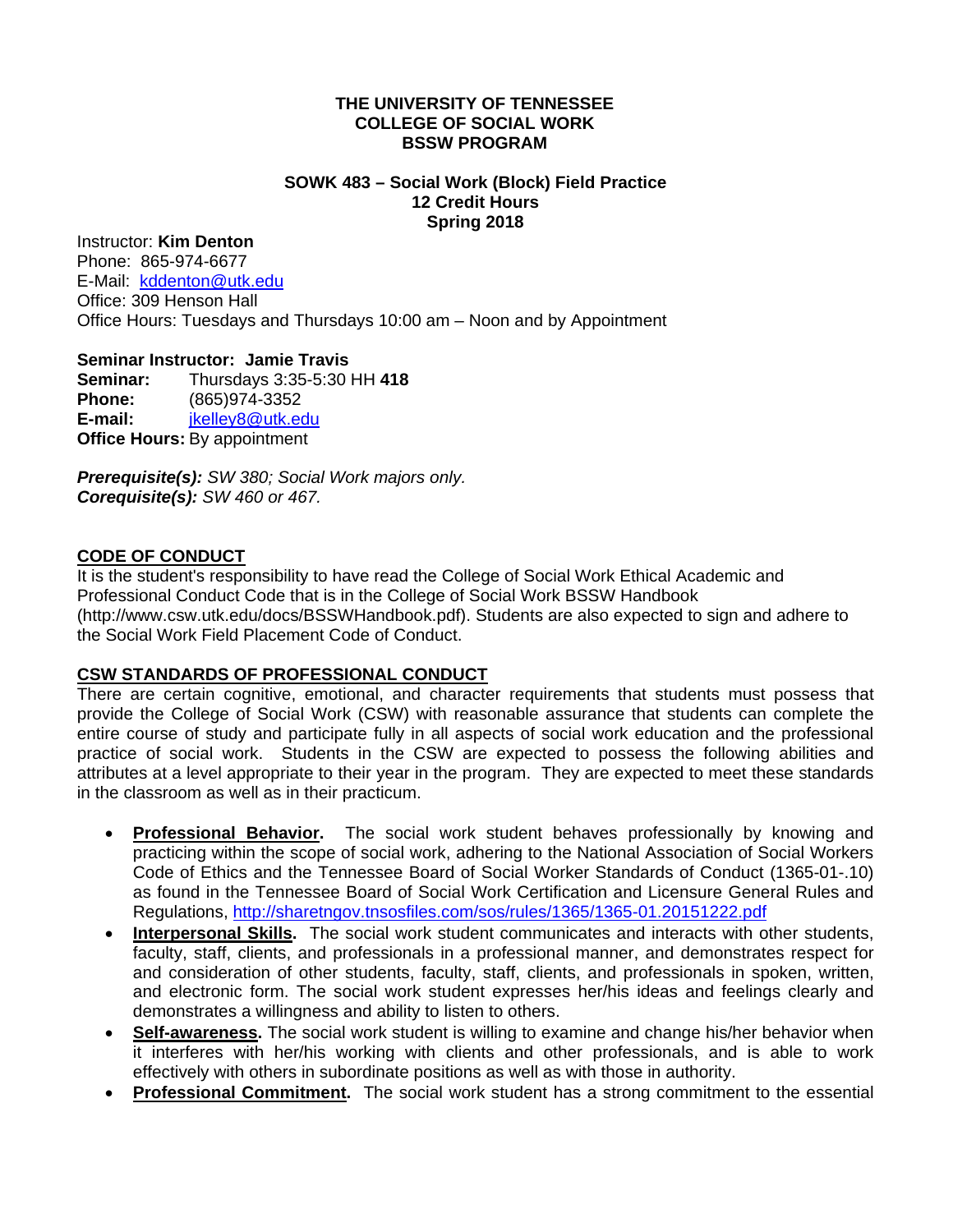values of social work (the dignity and worth of every individual and her/his right to a just share of the society's resources). The social work student is knowledgeable about and adheres to the National Association of Social Workers Code of Ethics and the Rules of the Tennessee Board of Social Worker Certification.

- **Self-care.** The social work student recognizes the signs of stress, develops appropriate means of self-care, and seeks supportive resources if necessary.
- **Valuing Diversity.** The social work student appreciates the value of human diversity. Social work students do not impose their own personal, religious, sexual, and/or cultural values on other students, faculty, staff, clients or professionals. Social work students are willing to serve in an appropriate manner all persons in need of assistance, regardless of the person's age, class, race, religious affiliation (or lack of), gender, disability, sexual orientation, and/or value system.

Except for alleged academic dishonesty, which shall be addressed through the procedures set forth in *Hilltopics*, code of conduct violations will be addressed through the CSW Professional Standards Committee.

## **ACADEMIC STANDARDS OF CONDUCT**

All social work majors are expected to abide by the University **Honor Statement.** In social work classes, violations of the honor statement include cheating, plagiarism, collaborating on a graded assignment without the instructor's approval, providing or receiving unauthorized information during an examination or possession and/or use of unauthorized materials during an examination, submitting the same assignment for credit in more than one course, forging the signature of another or allowing forgery by another on a class attendance sheet, or other infractions listed in "*Hilltopics*". These violations are serious offenses, subject to disciplinary action that may include failure in a course and/or dismissal from the University. The instructor has full authority to suspend a student from his/her class, to assign an "F" for an assignment or examination or to assign an "F" in the course. See https://hilltopics.utk.edu for more detailed information.

# **THE HONOR STATEMENT**

An essential feature of The University of Tennessee is a commitment to maintaining an atmosphere of intellectual integrity and academic honesty. As a student of the University, I pledge that I will neither knowingly give nor receive any inappropriate assistance in academic work, thus affirming my own personal commitment to honor and integrity (*Hilltopics*).

## **UNIVERSITY CIVILITY STATEMENT**

Civility is genuine respect and regard for others: politeness, consideration, tact, good manners, graciousness, cordiality, affability, amiability, and courteousness. Civility enhances academic freedom and integrity, and is a prerequisite to the free exchange of ideas and knowledge in the learning community. Our community consists of students, faculty, staff, alumni, and campus visitors. Community members affect each other's well-being and have a shared interest in creating and sustaining an environment where all community members and their points of view are valued and respected. Affirming the value of each member of the university community, the campus asks that all its members adhere to the principles of civility and community adopted by the campus: http://civility.utk.edu/

## **DISABILITY SERVICES**

If you need course adaptations or accommodations because of a documented disability or if you have emergency information to share, please contact The University of Tennessee Office of Disability Services at 100 Dunford Hall (865) 974-6087. This will ensure that you are properly registered for services.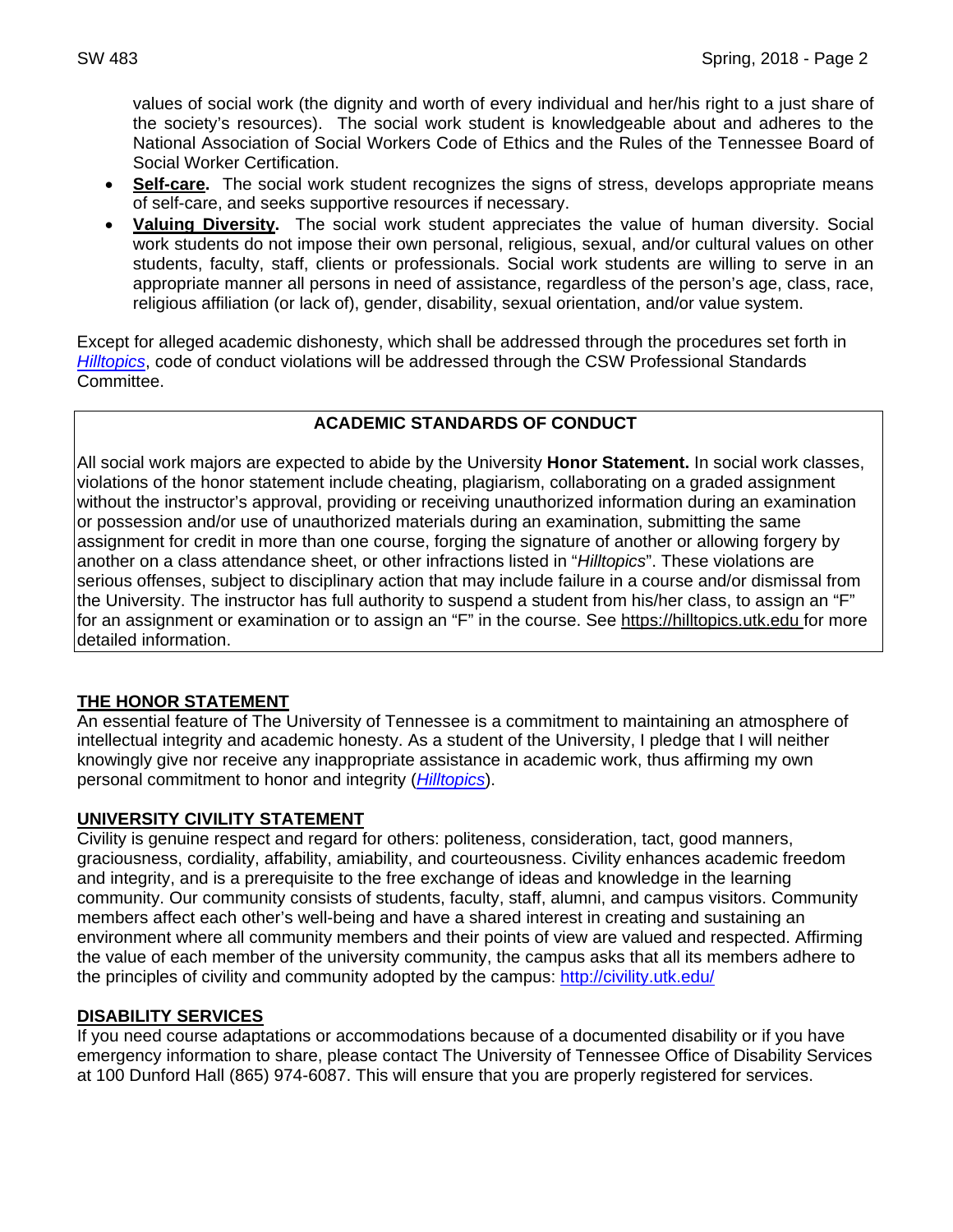# **DIMENSIONS OF DIVERSITY**

The College of Social Work and the University of Tennessee welcome and honor all people. In accordance with the U.S. National Association of Social Workers (NASW) and the U.S. Council on Social Work Education (CSWE 2015 Educational Policy Statement), "the dimensions of diversity are understood as the intersectionality of multiple factors including" age, class, color, culture, mental or physical disability and ability, ethnicity, gender, gender expression, gender identity, immigration status, marital status, national origin, political ideology, race, regionality, religion and spirituality, sex, sexual orientation, and tribal sovereign status. The College values intellectual curiosity, pursuit of knowledge, and academic freedom and integrity. "A person's diverse life experiences may include oppression, poverty, marginalization, and alienation as well as privilege, power, and acclaim" (CSWE 2015 Educational Policy Statement). The College of Social Work promotes social justice and social change, and strives to end discrimination, oppression, poverty, and other forms of social injustice.

## **INCLIMENT WEATHER**

Class will be cancelled only if the University is closed due to inclement weather. Campus and local radio and TV stations will be notified, so that appropriate announcement may be made. If class is cancelled, any assignments due that day will be due the next time class meets.

# **BSWO**

BSWO is a student organization that provides an excellent opportunity for leadership development, community and university service, the enhancement of group skills, research opportunities, and socialization. The organization and its activities are viewed as an extension of the BSSW curriculum. All students, regardless of major, who are enrolled in a social work course or considering a major in social work, are welcome. BSWO meets every Tuesday from 11:10 -12:25 in 220 Henson Hall. This time slot is built into the class schedule as a lab for many social work courses. Given the time of the meetings, students are encouraged to bring their lunch.

## **COURSE DESCRIPTION**

**SOWK483** is a **twelve-credit** field course including supervised practice experience in a social work setting along with a required field seminar. This field course is referred to as block field; in which all senior field hours will be completed in one semester. The focus is on the application of social work knowledge, values, ethics, and skills to the practice setting

SOWK483 is block field with a minimum of thirty-two-hours-per-week supervised field hours is required. A total of **480 clock hours** must be completed.

The field seminar facilitates integration of classroom learning with the knowledge gained in field practice settings. The purpose of the seminar is to create a safe environment that fosters group collaboration/cooperation and provides students with opportunities to use critical thinking, self-reflection, and oral and written communication skills. The seminar encourages students to discuss their different agency settings, wide variety of client populations, and numerous field practice roles and field activities.

# **COURSE COMPETENCIES**

The practice behaviors associated with each competency are listed on the learning plan. Students are required to complete **ALL** nine competencies and **31** practice behaviors for SOWK 483.

- 1. Demonstrate Ethical and Professional Behavior
- 2. Engage Diversity and Difference in Practice
- 3. Advance Human Rights and Social, Economic, and Environmental Justice
- 4. Engage in Practice-informed Research and Research-informed Practice
- 5. Engage in Policy Practice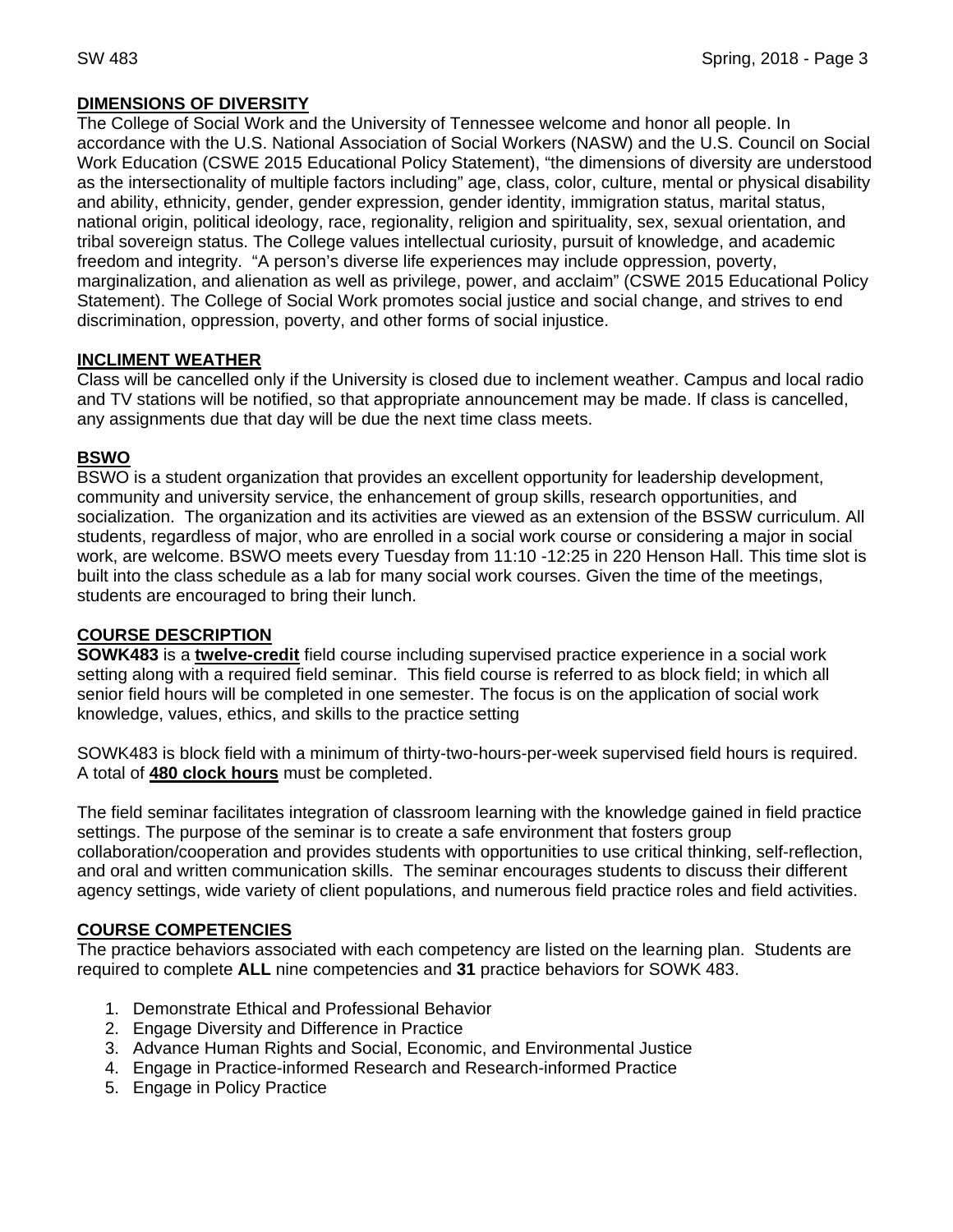- 6. Engage with Individuals, Families, Groups, Organizations, and Communities
- 7. Assess Individuals, Families, Groups, Organizations, and Communities.
- 8. Intervene with Individuals, Families, Groups, Organizations, and Communities.
- 9. Evaluate Practice with Individuals, Families, Groups, Organizations, and Communities.

#### **REQUIRED TEXT and READINGS**

Garthwait, Cynthia L. (2016). Seventh Edition. *The Social Work Practicum: A guide and workbook for students*. Needham Heights: Allyn and Bacon Publishing Company.

(Please note: This is the same text utilized in SOWK 380)

National Association of Social Workers. (2017). *Code of Ethics.* Washington, DC: Author. (Available at https://www.socialworkers.org/LinkClick.aspx?fileticket=ms\_ArtLqzeI%3D&portalid=0

BSSW Field Manual. The University of Tennessee, College of Social Work, 2017-2018. This manual is available on-line: http://www.csw.utk.edu/students/field/bssw/bsswfld.pdf

### **OPTIONAL TEXT**

Ward & Mama (2006*). Breaking Out of the Box: Adventure based field instruction*. Lyceum Books Inc. (Please note: This book we only utilize two chapters and they will be posted online).

### **EXPECTATIONS OF STUDENTS**

- 1. Attend all Seminars on time. Two tardy arrivals (arriving 10 minutes after class starts) will count as one absence. If students are unable to attend seminar due to an illness or emergency, please call or email the field liaison before class. *Please note*: In an excused absence students are required to make-up missed content. Therefore, an out-of-class assignment will be assigned. For each unexcused absence or missed postings **2 points** will be deducted from participation points.
- 2. Students are to stay for the entire length of field seminar.
- 3. Maintain confidentiality regarding all issues raised by peers, including personal and professional disclosures.
- 4. Complete all assignments on time. Any assignment not turned in on the designated due date will lose points. Assignment/s will only be accepted up to **ONE WEEK** after the due date. However, points will be deducted for late assignments at the rate of **one point** each day the assignment is late.
- 5. Come to seminar prepared to discuss placement and practice issues. Provide relevant feedback to peers.
- 6. Offer and accept feedback in a thoughtful and helpful manner.
- 7. Maintain respectful communication about differences in values, opinions, and ideas on topics/issues. Students have different views about topics and issues and should express their views in a manner consistent with the NASW Code of Ethics.
- 8. Put away cell phone and all electronic devices unrelated to field seminar.
- 9. Adhere to all polices in the BSSW Field Manual.
- 10. Students are to adhere to their field agency schedule and protocol if they are tardy or absent from the agency. If student will be tardy or unable to attend a field day due to an illness or emergency; students are to make-up the time missed in the agency. Students should consult with their field liaison and field coordinator immediately if they fall behind in field hours at any point in the semester.
- 11. For field assignments, in seminar and in the field agency students are to only share personal information to the level at which they are comfortable.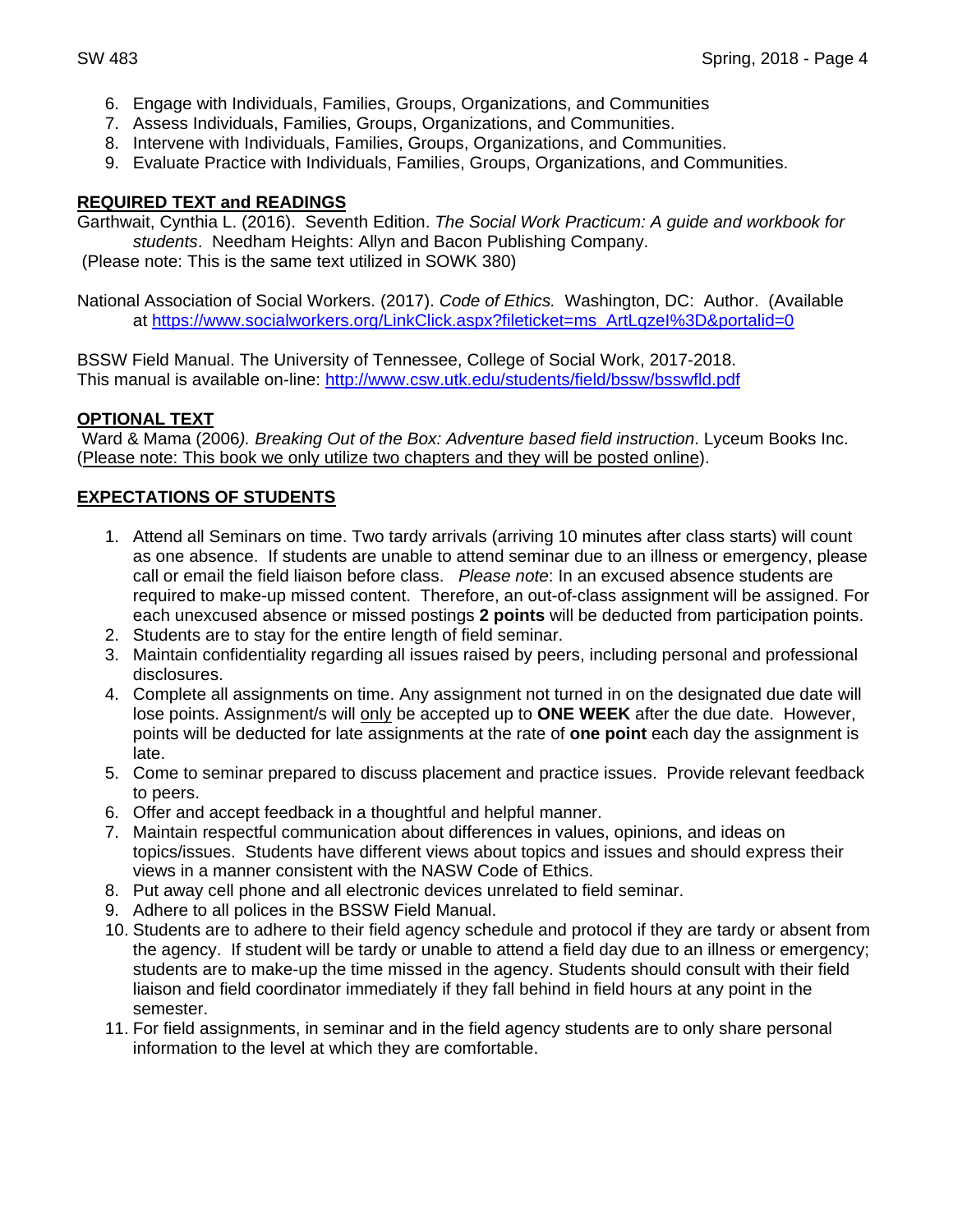### **SEMINAR ASSIGNMENTS**

### **1. Class Participation and Attendance (15 points)**

- *Field Seminar (Face-to-face*) students are expected to be attentive and actively participate and complete in-class and out-of-class activities.
- *Discussions (Online)* Students are expected to actively interact on-line to supplement the face-toface seminars. Students will participate in on-line discussions bi-weekly. There will be topics identified for the on-line discussions. Topics are listed on Course Calendar at the end of the syllabus. However, if there is an issue from field that you would like feedback on, please use this forum in requesting feedback.

### **This assignment addresses competencies: 1, 2, 6 (K, V, CAP)**

## **2. Social Policy Assignment**. **(5 points)**

Read Garthwait Chapter *The Social Policy Context of Practice*. Use your field agency, NASW Newsletter, www.social workers.org or national newspaper to guide responses to the following questions.

- A. Identify one public social policy that has a significant impact on the operation of your agency and/or clients or consumers served. What is the official name of the Social Policy being studied? What is the legal citation of the policy (public law or state statute code number?)
- B. What is the source of funds used to provide services to clients in your agency (federal/state, grant?)
- C. In what ways could this social policy be changed to better address the needs/concerns of clients served? (Increase funding? Change eligibility criteria?)
- D. What would it take to actually change this policy? (Legislation, amendments, coalition building?)
- E. How are the roles and duties of social workers in your agency shaped, constrained or expanded by this social policy?

## **This assignment addresses competencies: 1, 3, 5, 8 (K, V, S, CAP)**

## **3. Documentation Assignment (5 points)**

Read Chapter 7 Ward & Mama.

- A. Report on your agency documentation in the following areas:
	- 1. **HBSE:** Is this the best way to document genetic health, family patterns, mental illness and substance abuse issues, environmental concerns, diversity?
	- 2. **Policy:** What are the legal implications if you have documented improperly or forgotten to document? Is your agency licensed by the state? What laws and regulations apply to this/these licensures? Does your agency have liability insurance? Who is covered?
	- 3. **Practice**: How can your documentation help you enhance your social work practice? What are the possible legal consequences for a social worker who takes action that conflicts with or violates agency's written policy? Within your agency, what types of clients and situations are associated with high legal risk
	- 4. **Research:** When reading documentation what questions do you ask yourself about the client/intervention/needs etc? Where/How will you search for your desired information?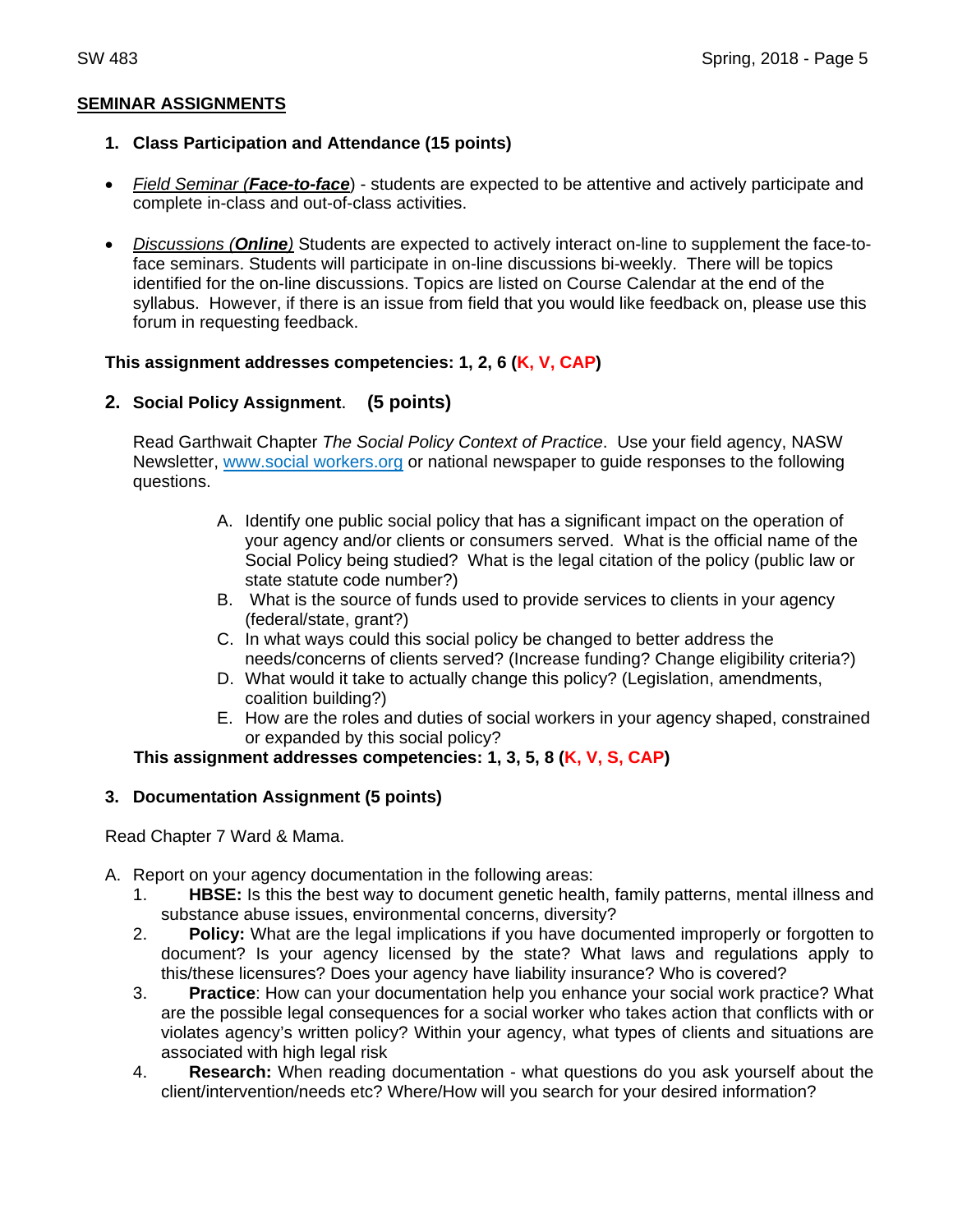B. Complete a client progress note, utilizing the **SOAP format:** subjective information, objective information, assessment and conclusion, plan. Form posted.

## **This assignment addresses competencies: 1-(K, V, S, CAP)**

#### **4. Self-Assessment at Mid-term (5 points)**

Read Chapter 17 in Garthwait text *Evaluating Your Practice*. Students will evaluate themselves at mid-term. Student Self-Assessment form is posted.

### **This assignment addresses competencies: 1, 9 ( V, CAP)**

### **5. Self-Analysis Paper (10 points)**

Refer to the material in the reading from Ward & Mama, Chapter 9 *Keeping Alive in Agency Settings*, and use this as a guide to assess your readiness/preparedness for social work practice. Personal development is highly critical in order for students to become a more effective social worker and avoid burnout and compassion fatigue.

Self-Analysis Paper should include the following:

- Identify five strengths and limitations in relation to the Generalist Intervention Model. Please be specific in discussing these aspects of yourself.
- What were your biggest learning opportunities or "a-ha" moments in senior field?
- What goals do you have for self-improvement?
- What unfinished issues can you identify for yourself at this point of your training?
- How do you maintain a balance between your emotions and focused work with clients?
- Share an experience related to diversity that has shaped your understanding of your own identity.
- What did you learn **new** about yourself during field?
- How will you know if you are exhibiting poor or inappropriate boundaries? Provide examples.
- What is your prevention and intervention plan for compassion fatigue and burnout?

Include above as Headings in paper.

#### **This assignment addresses competencies: 1-** (**K, V, CAP**)

#### **FIELD WORK REQUIREMENTS**

1. **Learning Plan** – will be completed in IPT/Alcea by the field instructor and student. Assignments will be identified during the first couple of weeks of field. Students will document evidence of knowledge, skills, and values learned and utilized throughout the semester under the column *Evidence of Plan Completion*.

 2. **Time Sheet** – Students are required to maintain a timesheet in IPT/Alcea of all field hours. Field hours can only be documented after hours are completed. Field Instructors will document supervision on the timesheet. No grade will be assigned without a completed timesheet. Students are to inform the Field Instructor immediately if they will be tardy or unable to attend field due to an illness or emergency. Students are to develop a plan to make-up hours missed and adhere to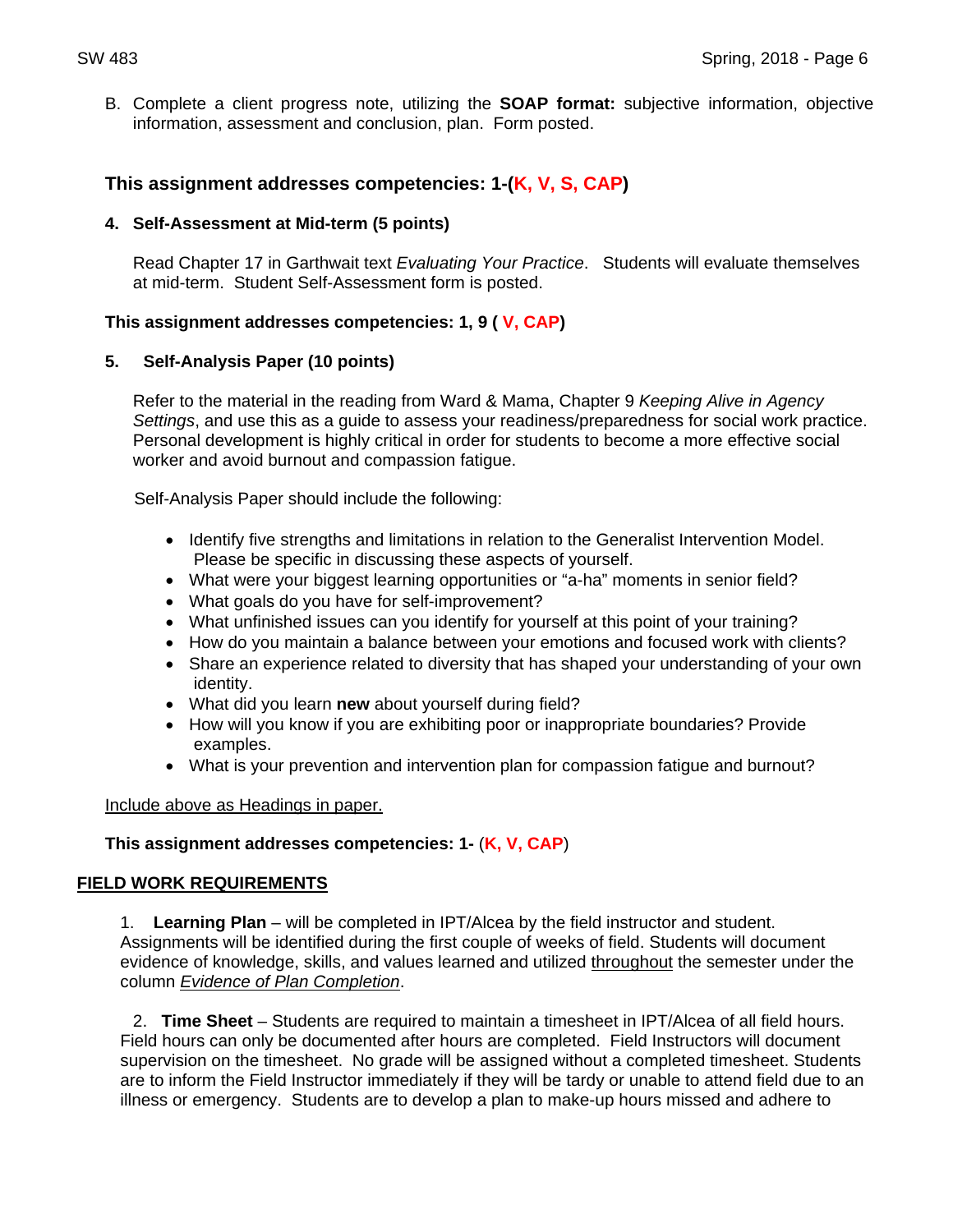attendance protocol set by agency field instructor. To earn a grade in Senior Field SW483 all field hours **(480 hrs.)** must be completed by the last day of the semester; noted on course calendar at the end of the syllabus.

3. **Evaluation of Student Competencies**– Field instructors will complete a Mid-term and Final Evaluation. The mid-term evaluation is used as a benchmark for the student and field instructor to identify areas of focus toward final evaluation. Students have the right to appeal any rating assigned by the field instructor. Please refer to policy in the BSSW Field Manual.

4. **Student's Evaluation of Field Experience** – Student's feedback is valuable. Form is posted on IPT/Alcea.

By the end of January students should have completed 90 hours By the end of February students should have completed 130 additional hours = 220 hours By the end of March students should have completed 130 additional hours = 350 hours By the end of April students should have completed 130 additional hours = 480 hours.

Students should consult with their field liaison or field coordinator immediately if they fall behind in completed field hours at any point in the semester.

### **GRADING**

The final grade for SW 483 will be assigned by the Field Coordinator. Sixty percent **(60%)** of the grade will be based on ratings students receive on the final field evaluation by the field instructor. Seminar assignments are worth forty percent **(40%)** of the final grade. The field coordinator explained the mathematical equation to students in field orientation.

The following scale will be used for determination of the final grade:

A (4.0) 100–96 C (2.0) 73–70 B+ (3.3) 89–86 D (1.0) 64-60 B- (2.7) 80–78 C+ (2.3) 77–74

A- (3.7) 95-90 C- (1.7) 69-65 \* (below a 70 is not passing for SW majors)

B (3.0) 85–81 F (0.0) 59 and below

| <b>Breakdown of Points</b> |  |
|----------------------------|--|
|----------------------------|--|

| <b>Class Participation and Attendance</b> | 15 points       |
|-------------------------------------------|-----------------|
| <b>Social Policy Assignment</b>           | 5 points        |
| <b>Documentation Assignment</b>           | 5 points        |
| Self-Assessment at Mid-term               | 5 points        |
| <b>Self-Analysis Paper</b>                | 10 points       |
|                                           | Total 40 points |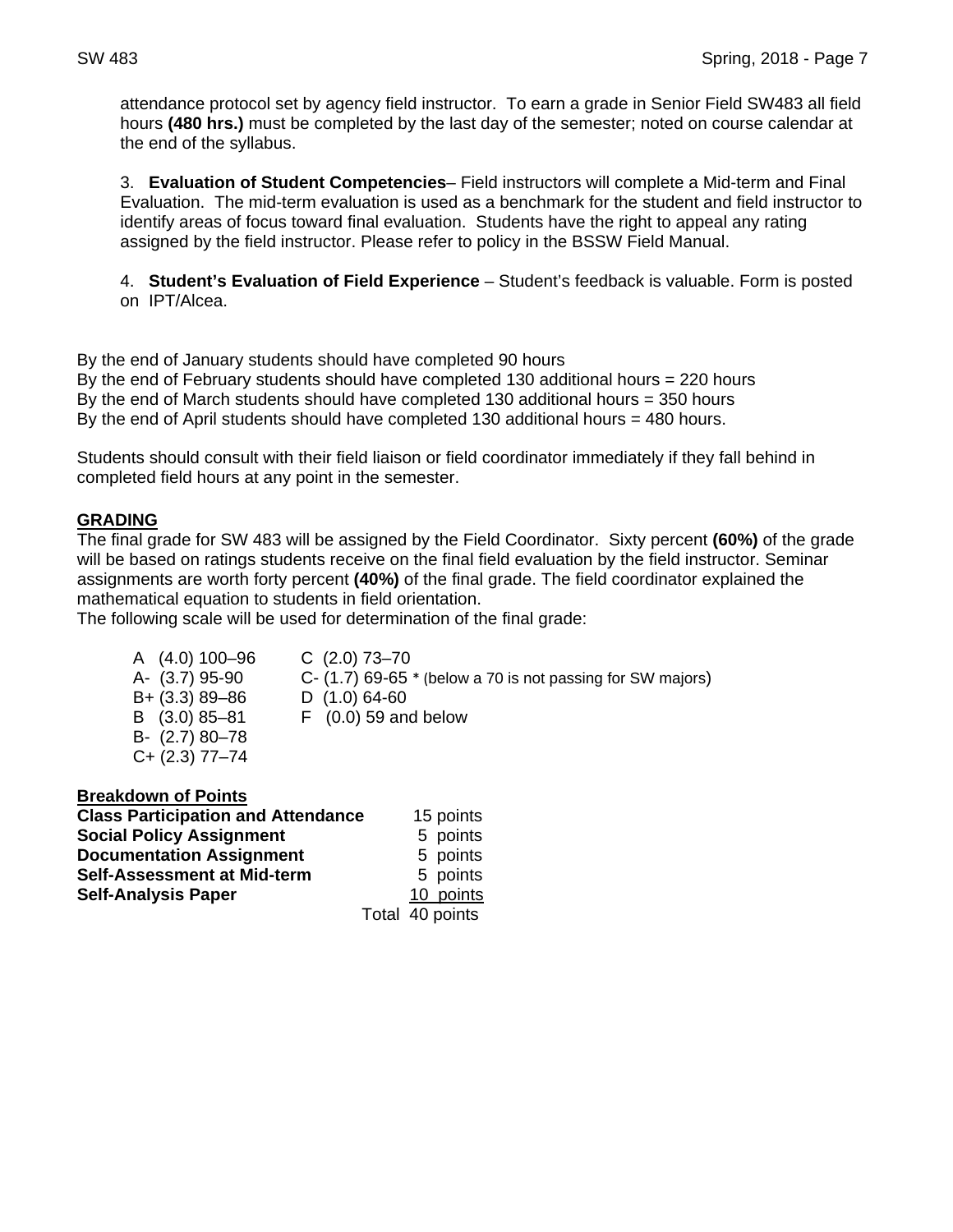# **COURSE CALENDAR**

| January 10                     | Senior field in Agency resumes - Review Chapter 5 Using Supervision and<br>the BSSW Field Manual, and 481 Syllabus |
|--------------------------------|--------------------------------------------------------------------------------------------------------------------|
| January 11                     | Field seminar resumes -                                                                                            |
|                                | Seminar- A face to face. B Online - Post Topic is Mental Illness.                                                  |
|                                | Assignment: Read Chapter in Garthwait Social Problem Context of Practice                                           |
| January 15                     | Martin Luther King Day - UT CLOSED - Students can count field hours                                                |
| <b>HOLIDAY</b>                 | only if this is a regular scheduled field day.                                                                     |
| January 18                     | Seminar- B face to face - A Online - Post Topic is Mental Illness.                                                 |
|                                | Assignment: Read Chapter in Garthwait Social Problem Context of Practice                                           |
| January 25                     | Seminar A face to face -. B Online - Post Topic is Poverty.                                                        |
|                                | Assignment: Read Chapter in Garthwait. Community and Social Policy                                                 |
|                                | <b>Context of Practice</b>                                                                                         |
| February 1                     | Seminar B face to face - A Online - Post Topic is Poverty.                                                         |
|                                | Assignment: Read Chapter in Garthwait. Community and Social Policy                                                 |
|                                | <b>Context of Practice Practice</b>                                                                                |
| February 8                     | Seminar A face to face - B Online - Post Topic - Challenging Situation                                             |
|                                | Assignment: Read Ward and Mama Chapter Difficult Issues and Difficult                                              |
|                                | Situations (On Canvas)                                                                                             |
| February 15                    | Seminar B face to face - A Online Post Topic - Challenging Situations                                              |
|                                | Assignment: Read Ward and Mama Chapter Difficult Issues and Difficult                                              |
|                                | Situations (On Canvas)                                                                                             |
|                                | <b>Social Policy Assignment Due February 16</b>                                                                    |
| February 22<br><b>TRAINING</b> | All Students Attend. ACES Training - Adverse Childhood Experiences.                                                |
|                                | Meet in Room 220, Henson Hall.                                                                                     |
| March 1                        | Seminar A face to face - B Online Post Topic - Personal and                                                        |
|                                | Professional values and ethics. What do you do when they collide?                                                  |
|                                | Assignment: Read Chapter in Garthwait Merging Self and Profession.                                                 |
|                                | <b>Mid-term Evaluations Due March 2</b>                                                                            |
|                                | <b>Self-Assessment Due March 2</b>                                                                                 |
| March 8                        | Seminar B face to face - A Online Post Topic - Personal and                                                        |
|                                | Professional values and ethics. What do you do when they collide?                                                  |
|                                | Assignment: Read Chapter in Garthwait Merging Self and Profession.                                                 |
| March 12-16                    | <b>Spring Break Enjoy!</b>                                                                                         |
| <b>SPRING BREAK</b>            |                                                                                                                    |
| March 22                       | Seminar A face to face - B Online Topic - Lessons Learned.                                                         |
|                                | Assignment: Read Ward and Mama Chapter Self-Evaluation (on Canvas)                                                 |
|                                | <b>Documentation Assignment is Due March 23</b>                                                                    |
| March 29                       | No Seminar. Self-preservation is critically important. Assignment is to                                            |
| <b>SELF-CARE DAY</b>           | do something to nurture self.                                                                                      |
| March 30                       | UT Closed – Students can count field hours only if this is a regular                                               |
| <b>SPRING RECESS</b>           | scheduled field day.                                                                                               |
| April 5                        | <b>Seminar B face to face - A Online Lessons Learned</b>                                                           |
|                                |                                                                                                                    |
|                                | Assignment: Read Ward and Mama Chapter Self-Evaluation (on Canvas)                                                 |